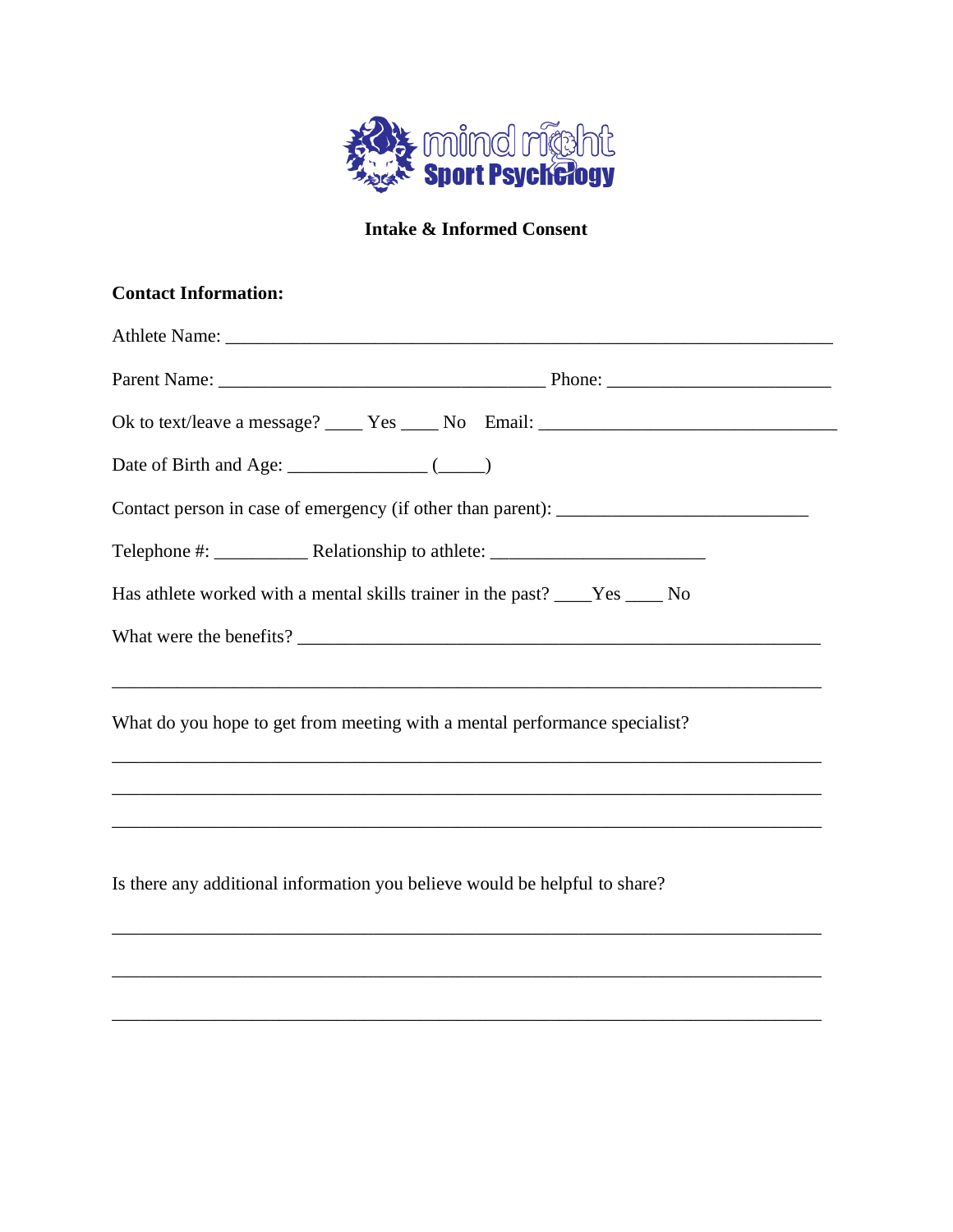### **Athletic/Performance History**

What are the most important event(s) in your athletic career? At what levels have you played sports (developmental, recreational, club, school, pro), and how What are your athletic goals? What is the most positive experience you have had in sports? What is the most negative experience you have had? What do you love about your sport? Who inspires you? Why?

Briefly describe a typical week's training/conditioning:

What has your sport taught you about life?